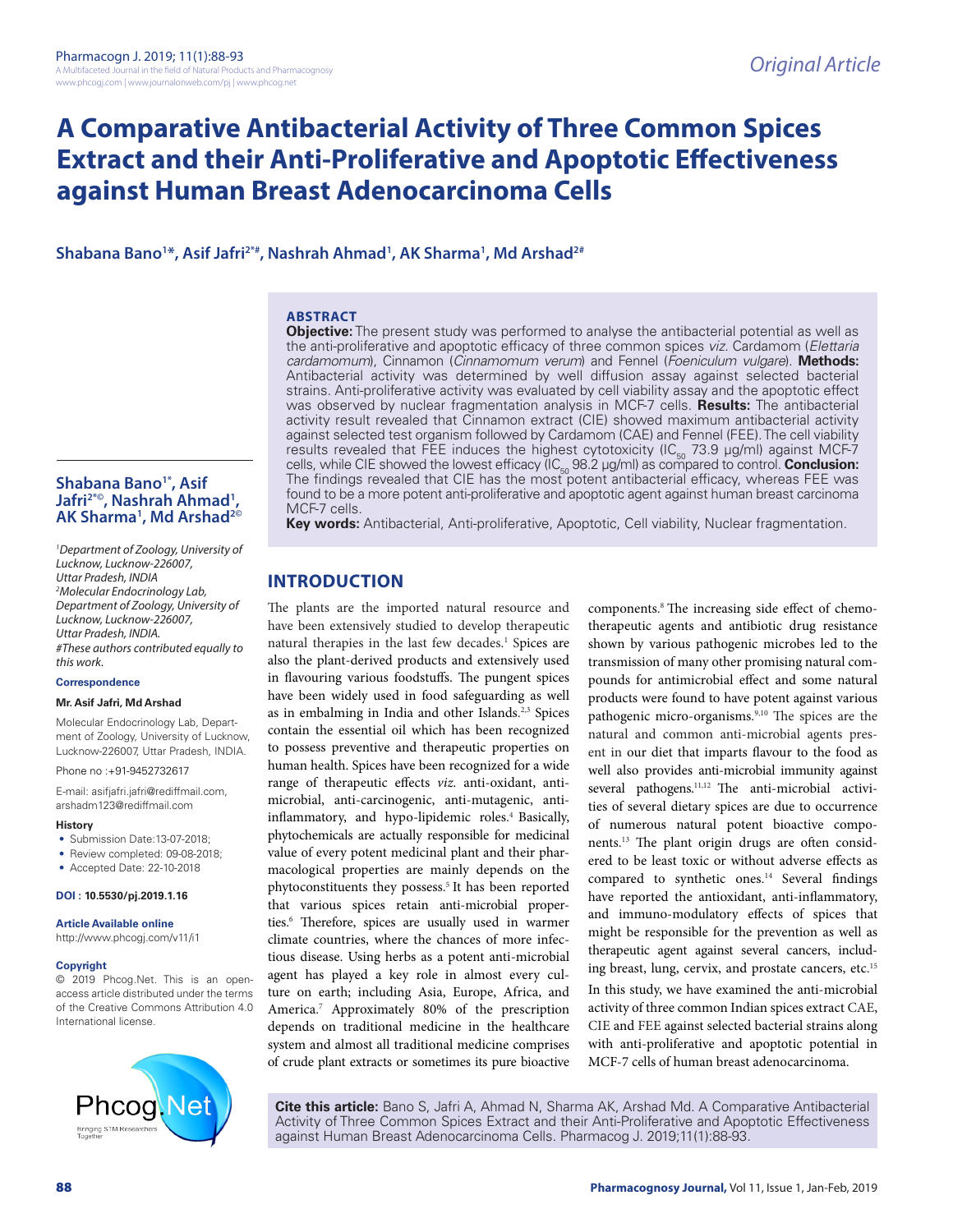## **MATERIALS AND METHODS**

## Collection and identification of plant samples

The three common spices Cardamom (*Elettaria cardamomum*), Cinnamon (*Cinnamomum verum)* and Fennel (*Foeniculum vulgare*) were purchased from local grocery shop of Lucknow and were authenticated by Professor Y. K. Sharma, Botanist and former Head, Department of Botany, University of Lucknow. All spices samples were gently washed with distilled water, shed dried, ground into fine powder and collected into airtight containers for further up to extract preparation.

#### Extract preparation

The aqueous extract of all three selected spices was prepared as per previously described protocol with slight modification. 16 Briefly, 100 g of each powdered spice was soaked in 500 ml double distilled water in a separate conical flask overnight, some drops of toluene were also added, to prevent any fungal infection. Afterwards, the flasks were placed on a rotary plate shaker for 48 h at 150 rpm. Subsequently, the solutions of spices were filtered with the help of Whatman filter paper No-1 and the extracts were concentrated on a rotary plate evaporator in vacuum at 37°C.

#### Test micro-organisms used

Four potent bacterial strains were used for the determination of anti-microbial activity. *Escherichia coli* (NCIM 2065*), Bacillus pumilus* (NCIM 9369) and *Listeria monocytogenes* (NCIM 5279) were obtained from NCL Pune. *Enteropathogenic E. coli* E 2347 (EPEC) was obtained from KGMU, Lucknow*.*

## Well diffusion method for anti-microbial activity

The anti-microbial effect of CAE, CIE and FEE were done by a previous standard method with some minor modifications.17 Concisely, 20 ml sterile Mueller Hinton Agar (pH 7.0) was poured in 90 mm sterile Petri plates and then kept overnight for any contamination detection. Overnight cultures of mentioned selected bacterial strains having 0.5 OD were swabbed over sterile Agar plates. A cork borer having 6 mm diameter was used for wells formation and three wells were formed on plates, first for aqueous sample extract, second for positive control and third for negative control. Thereafter, 50 mg concentrated aqueous extract of each sample was solubilized in 1 ml of 0.5% Dimethyl sulfoxide (DMSO) and 40 µl of it poured in first well, 20 mg Streptomycin was solubilized in 1 ml of 0.5% DMSO and 40 µl of it poured in second well as positive control and 40 µl of 0.5% DMSO poured in third well as a negative control.

## *In vitro* cell culture

The cell line of human breast carcinoma (MCF-7 cells) is extensively used for *in vitro* cytotoxicity assessment. The MCF-7 cells were obtained from NCCS, Pune and were cultured in Dulbecco's Modified Eagle's medium (DMEM) supplemented with 10% Fetal bovine serum (FBS), 5% CO<sub>2</sub> and 95% humid air in a CO<sub>2</sub> incubator at 37°C.

## SRB assay for cellular viability analysis

Sulforhodamine B (SRB) assay was performed to detect the anti-proliferative and apoptotic activity of CAE, CIE and FEE against MCF-7 cells based on protein content. Briefly, 1×104 MCF-7 cells per well were plated in 96 wells plate for overnight. After overnight incubation, the cells were treated with different concentrations *viz.* 25, 50, 75 and100 µg/ml of CAE, CIE and FEE for 24 h. Thereafter, cell monolayers were incubated with 10% trichloroacetic acid for 20 min and then SRB dye was added to each well for 30 min. The wells were gently washed with 1% acetic acid to remove excess dye. Afterwards, the protein-bound substrate was solubilized in tris base solution (10 mM) and absorbance was read with the help of ELISA microplate reader at 510 nm.

The percentage viability of MCF-7 cells was calculated by following formulae:

% cell viability =  $[1 - (OD sample/OD control)] \times 100$ 

The percent cell viability was plotted against the respective concentration of selected spice extracts. The 50% inhibition of viable cells  $(IC_{50})$  was evaluated by plotting the graph of concentration of each spice extract against percent inhibition of MCF-7 cells. 18

## Cell morphology study

The cellular morphology of MCF-7 cells was analysed after treated with various concentrations of CAE, CIE and FEE. 19 Succinctly, MCF-7 cells were seeded at  $1\times10^4$  cells in each well of 96 wells culture plate and then treated with 25, 50, 75 and100 µg/ml of CAE, CIE and FEE. After 24 h incubation, the morphological changes were examined by the use of an inverted phase contrast microscope (Nikon Ti-S, Japan).

#### Nuclear fragmentation analysis

The apoptotic activity of CAE, CIE and FEE was analysed by 4',6-diamidino-2-phenylindole dihydrochloride (DAPI) dye on MCF-7 cells of breast carcinoma.20 Briefly, the cells were seeded and treated with selected effective doses of CAE, CIE and FEE for 24 h. After the incubation period, the cells were fixed in PFA and then incubated for 10 min in permeabilizing buffer. Afterwards, 10 mM DAPI dye was added to each well and then photomicrographs were captured under Nikon fluorescent microscope.

#### Statistical analysis

All the experiments were performed in triplicates and data were implied as means  $\pm$  SEM. The data were analyzed with the help of GraphPad Prism software. The ANOVA (one-way analysis of variance) was applied and a *P* value less than 0.05 were deliberated as statistically significant.

## **RESULTS**

## Anti-microbial effect

The anti-microbial activity result revealed that all tested spices possess potent antibacterial effect against selected bacterial strains (Table 1, Figure 3). The CIE showed significant antibacterial effect against all selected strains of bacteria with diverse degree of sensitivity, maximum activity was observed against *E. coli* (23.83 ± 0.57) followed by *Listeria mono* $cytogenesis$  (23.3  $\pm$  0.92) and least against *Bacillus pumilus* (20.37  $\pm$  0.61). Whereas, CAE showed moderate activity and its maximum activity was seen on *Enteropathogenic E.* coli (21.62 ±0.93) and least for *E. coli*  $(17.5 \pm 0.69)$ ; however, FEE showed least anti-bacterial activity and its maximum activity was found against *Listeria monocytogenes* (17.37 ± 0.43) and least against *E. coli* (11.43  $\pm$  0.27).

## Cell morphology analysis

Cell morphology study reveals that all selected spices CAE, CIE and FEE induce the cellular alterations in the morphology of breast carcinoma MCF-7 cells in a concentration-dependent manner (Figure 1A, B and C). The typical morphological features of apoptosis were observed in breast carcinoma cells *viz.* alteration in cellular morphology, cells acquired round shape detached from the surface, as compared to the elongated and spindle-shaped untreated MCF-7 cells suggests the cellular apoptosis. As evident from the photomicrographs, these selected spices extract at higher doses *i.e.*, 75 and 100 µg/ml concentrations induced more cell death whereas, on another hand, at lower concentration (25 and 50 µg/ml) induces lesser cytotoxicity as compared to control. As compared to all selected spices, the FEE induces more cytotoxicity in MCF-7 cells as compared to CAE and CIE.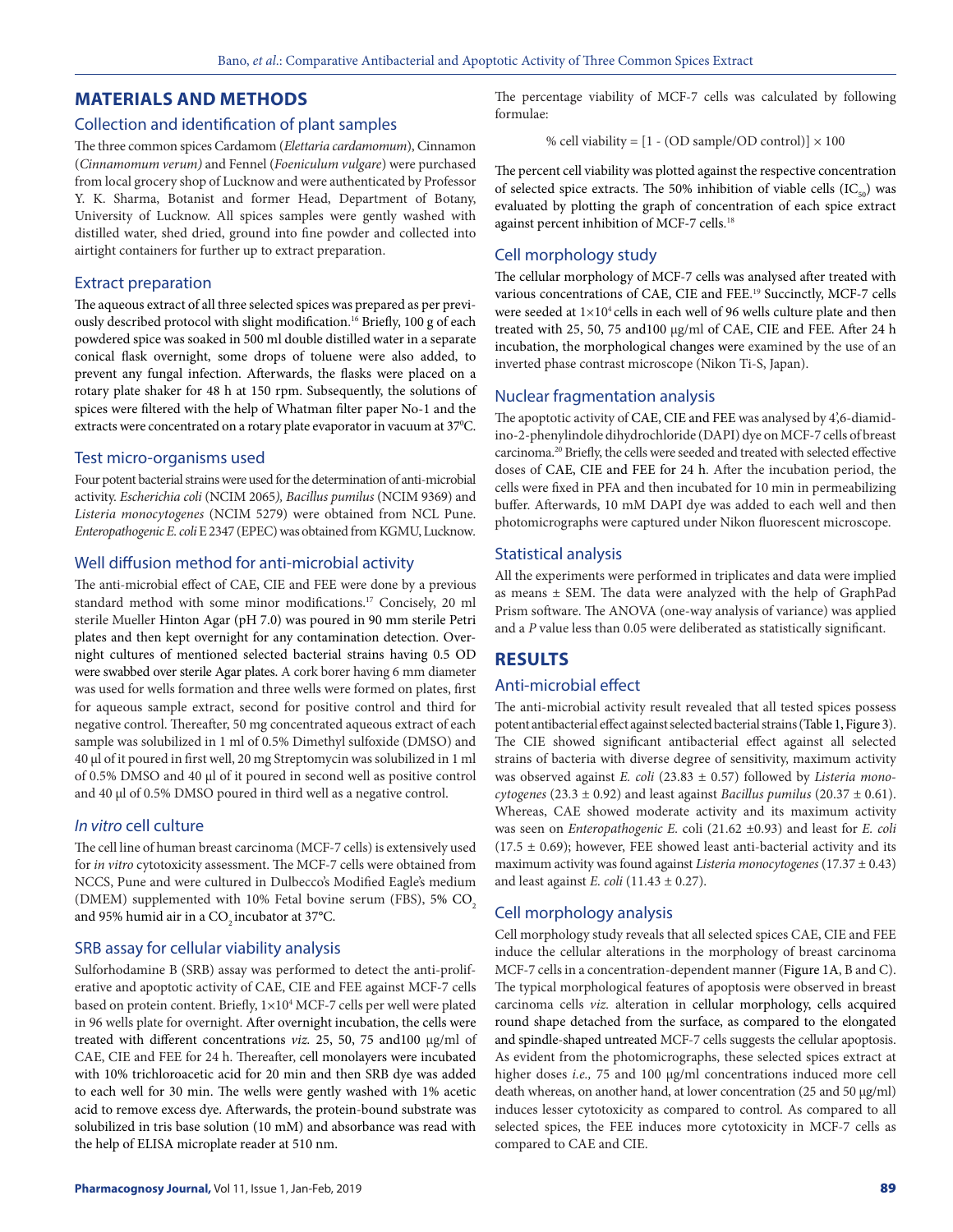| S. No. | Microorganism used                 | Diameter of zone of<br>inhibition for test<br>compound CAE<br>(in mm) | Diameter of zone of<br>inhibition for test<br>compound CIE<br>(in mm) | Diameter of zone of<br>inhibition for test<br>compound FEE<br>(in mm) | Diameter of zone of<br>inhibition for positive<br>control i.e.,<br><b>Streptomycin (in mm)</b> | <b>Diameter of zone</b><br>of inhibition for<br>negative control <i>i.e.</i> ,<br>DMSO (in mm) |
|--------|------------------------------------|-----------------------------------------------------------------------|-----------------------------------------------------------------------|-----------------------------------------------------------------------|------------------------------------------------------------------------------------------------|------------------------------------------------------------------------------------------------|
| 1.     | Escherichia coli                   | $17.5 \pm 0.69$                                                       | $23.8 \pm 0.58$                                                       | $11.4 \pm 0.27$                                                       | $25.3 \pm 0.88$                                                                                | NI                                                                                             |
| 2.     | Enteropathogenic E. coli<br>(EPEC) | $21.6 \pm 0.93$                                                       | $23.4 \pm 0.54$                                                       | $15.7 \pm 0.95$                                                       | $27.4 \pm 0.33$                                                                                | NI                                                                                             |
| 3.     | Bacillus pumilus                   | $18.1 \pm 0.83$                                                       | $20.4 \pm 0.61$                                                       | $12.4 \pm 0.49$                                                       | $23.1 \pm 0.66$                                                                                | NI                                                                                             |
| 4.     | Listeria monocytogenes             | $18.6 \pm 0.92$                                                       | $23.3 \pm 0.93$                                                       | $17.4 \pm 0.44$                                                       | $20.9 \pm 0.333$                                                                               | NI                                                                                             |

| Table 1: Anti-microbial activity of Cardamom (Elettaria cardamomum), Cinnamon (Cinnamomum verum) and Fennel (Foeniculum vulgare) extract (CAE, |
|------------------------------------------------------------------------------------------------------------------------------------------------|
| CIE and FEE) on selected bacterial strains measured by well diffusion assay. The values are expressed as mean ± SD of three replicates.        |

Results are given as mean  $\pm$  SD of zone of inhibition in mm (n=3)

NI- No Inhibition (0 mm value was used for statistical purpose)



**Figure 1:** Anti-proliferative effect of Cardamom (*Elettaria cardamomum*), Cinnamon (*Cinnamomum verum*) and Fennel (*Foeniculum vulgare*) extract (CAE, CIE and FEE) *via* alterations in the cellular viability of MCF-7, breast carcinoma cells. (A, B and C) Morphological alterations in MCF-7 cells after treated with CAE, CIE and FEE at 25, 50, 75 and 100 µg/ml concentrations. (D) The percent cell viability of MCF-7 cells was measured after the exposure of CAE, CIE and FEE by SRB assay. The three independent experiments were performed and the values are represented as means ± SEM, \*\**p* < 0.01 and \*\*\**p* < 0.001 as compared with the control.

## Cell viability analysis

The result of % cell viability exhibits that CAE, CIE, and FEE decrease the cell viability of breast carcinoma cells in a concentration-dependent manner, as depicted in Table 2. The SRB assay also supports the morphological analysis data and FEE was found to be the most cytotoxic and the 50% inhibitory concentration (IC<sub>50</sub>) calculated as 73.9 µg/ml against MCF-7 cell line followed by CAE 86.8 µg/ml and CIE (98.2 µg/ml) respectively (Figure 1D).

#### Nuclear Condensation assay

The result of nuclear condensation revealed the apoptotic cell death in MCF-7 cells of human breast carcinoma. As depicted in Figure 2A, showing condensed and fragmented nuclear apoptotic bodies in MCF-7 cells after treated with selected doses of CAE, CIE and FEE advocates the cellular apoptosis. The quantitative fragmented and condensed nuclei exhibited that CAE induced 14.66% and 22.00%, whereas, CIE induced 11.33% and 19.66% at 75 and 100 µg/ml concentrations, with respect to the untreated control cells (Figure 2B). The FEE induces the highest cytotoxicity and induces about 19.33% and 29.66% apoptotic cells at 75 and 100 µg/ml concentrations. Induction of condensed and fragmented apoptotic nuclei in human breast carcinoma MCF-7 cells, suggests these spices extract encouraged apoptotic cell death.



**Figure 2:** Nuclear apoptosis in CAE, CIE and FEE treated MCF-7 cells stained with DAPI dye. (A) The fluorescent photomicrographs showing the fragmented and condensed nuclei (indicated by red arrows) of MCF-7 cells treated with 75 µg/ml and 100 µg/ml concentrations of CAE, CIE and FEE. (B) The statistical data express percent of apoptotic cells at different concentrations of CAE, CIE and FEE with respect to untreated cells. As a minimum, three independent experiments were performed and the values are expressed as means ± SEM, \*\**p* < 0.01 and \*\*\**p* < 0.001 as compared to the control.



**Figure 3:** Anti-microbial effect of Cardamom (*Elettaria cardamomum*), Cinnamon (*Cinnamomum verum*) and Fennel (*Foeniculum vulgare*) extract (CAE, CIE and FEE) by the comparative length of Zone of Inhibition against selected bacterial strains. The values are expressed as mean ± SD of three replicates.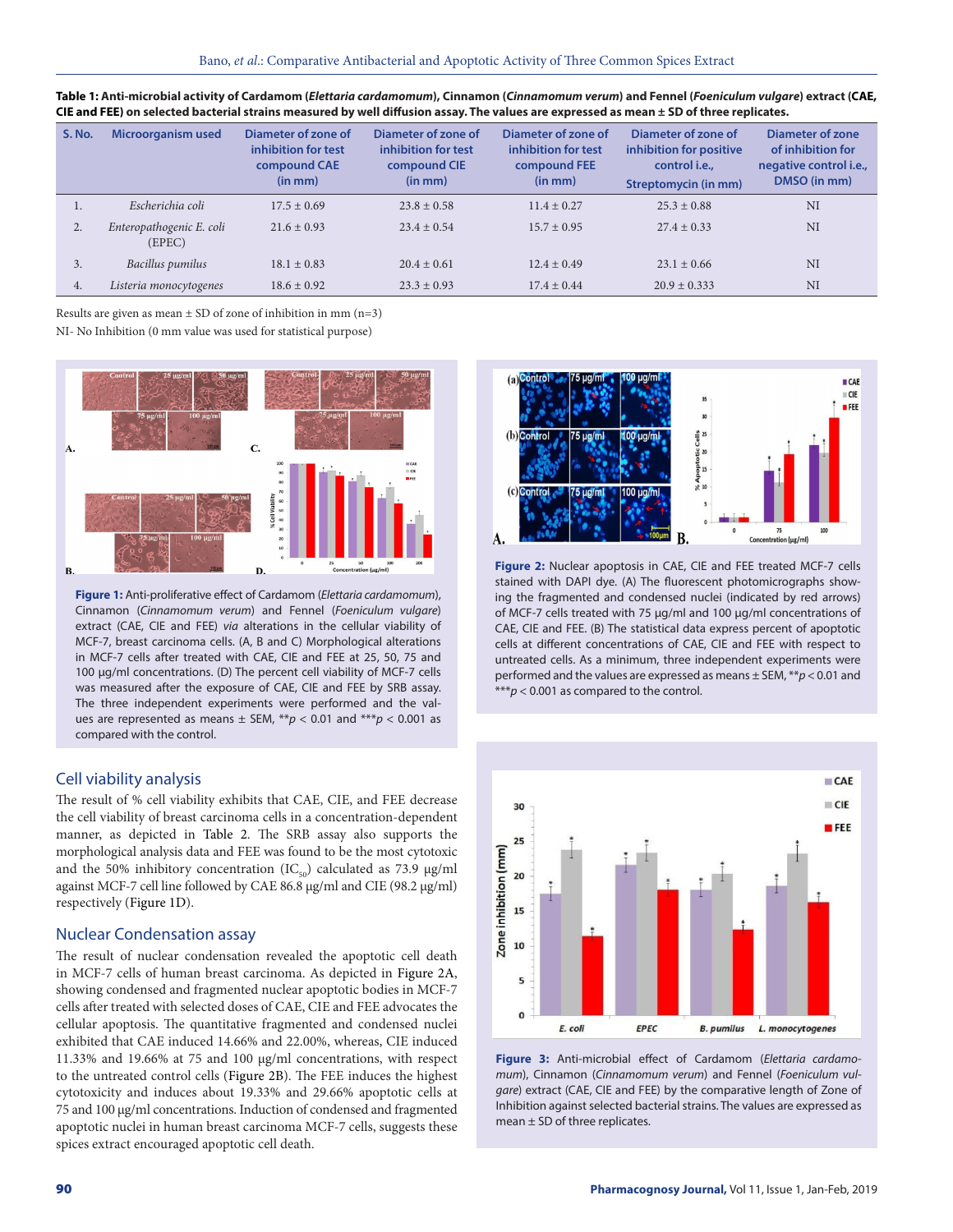**Table 2: Percentage of cell viability Inhibition in MCF-7 cells treated with various concentrations (25-100 µg/ml) of Cardamom (***Elettaria cardamomum***), Cinnamon (***Cinnamomum verum***) and Fennel (***Foeniculum vulgare***) extract (CAE, CIE and FEE) by SRB assay. The three independent experiments were performed and the values are represented as means ± SEM as compared to control.**

| <b>S. No.</b>  | Concentration | Percent viability inhibition of MCF-7 cells by |            |            |  |
|----------------|---------------|------------------------------------------------|------------|------------|--|
|                | $(\mu q/ml)$  | <b>CAE</b>                                     | <b>CIE</b> | <b>FEE</b> |  |
|                |               |                                                |            |            |  |
| 1              | $\Omega$      | 100                                            | 100        | 100        |  |
| $\overline{2}$ | 25            | 91.063                                         | 92.658     | 87.245     |  |
| 3              | 50            | 81.366                                         | 83.299     | 74.809     |  |
| $\overline{4}$ | 75            | 63.544                                         | 71.736     | 56.273     |  |
| 5              | 100           | 35.963                                         | 43.379     | 23.817     |  |

## **DISCUSSION**

There is an increasing need for naturally derived bioactive compounds for pharmacological application because synthetic treatments have their own side effect. The established therapies cause severe side effects and hence strong alternative therapies are required.<sup>21</sup> The plant-derived compounds provide a vast prospect in the production of safe therapeutic drugs, that can cure various diseases without or least side effect.<sup>22</sup> Plant products or phytochemicals have the potency to encourage various biological activities because of the capability to diffuse through the cell membrane. Spices are the plant-derived product and contain various bioactive phytoconstituents such as flavones, flavonoids, terpenoids, and alkaloids etc.23 Presence of these phytochemicals in these spices made them a promising agent for various pharmacological activities. The various therapeutic effects of spices have been reported which includes antibacterial, antifungal, anti-emetic, anti-ulcer, antiplatelet, anti-pyretic, anti-inflammatory, antioxidant and cytotoxic properties.<sup>24</sup> Various previous studies have also displaying the antibacterial and bactericidal effect of some potent spices and herbs towards various pathogenic bacteria.3 In this study, we have used three spices cardamom (*Elettaria cardamomum*), cinnamon (*Cinnamomum verum*) and fennel (*Foeniculum vulgare*) extract (CAE, CIE and FEE) for their anti-microbial and cytotoxic activity. The result of antimicrobial activity reveals that these spices significantly inhibit the growth of all the strains of bacteria in a dose-dependent manner. Among these three selected spices, CIE was found to be the most effective as compared to CAE and FEE. Recently, it has been reported that cinnamon, common household spice has been known to possess many medicinal properties. In a previous study, it was found that the cinnamon extract was found to be the most anti-bacterial effect and inhibits five pathogenic bacteria (*S. aureus, L. monocytogenes, Campylobacter jejuni, Salmonella enteritidis, E. coli*), having a bacteriostatic concentration of 0.075% or less against all selected spices.25 Another study also suggests cinnamon as a potent antibacterial activity against acne bacteria.26 A previous study reported anti-microbial activity of essential oils of cinnamon bark against *Porphyromonas gingivalis*. 27 The major constituent of cinnamon is cinnamaldehyde, known for potent anti-microbial activity.28 The results obtained from the experiment also support the hypothesis that spices have an inhibitory effect on diseased causing bacteria. In the Previous study, it has been shown that antimicrobial activity of fourteen spices including cardamom, cinnamon, and fennel by agar diffusion method and it was found that cinnamon exhibits stronger anti-microbial properties than cardamom and fennel in well diffusion assay which is in agreement with results of our experiments.<sup>29</sup> Spices are not only conveying aroma, colour, taste to food preparations and sometimes curb undesirable odours but also afford various health

benefits to human health. Spices can be allied in the prevention and remedy of various chronic diseases *viz.* diabetes, cancer and heart diseases deprived of apprehension of severe side effects as caused by various synthetic drugs.<sup>30</sup> 'Ayurveda' the original native Indian medicine system, uses various herbs and spices in blends as potent preventive and curative agents.<sup>31</sup> But detailed comparative studies regarding the antimicrobial and cytotoxic activity of cinnamon, cardamom, and fennel are not available. Therefore, we have selected three potent spices cardamom, cinnamon and fennel for their comparative anti-microbial and apoptotic effect against human breast carcinoma cells.

In case of cytotoxicity, fennel showed the highest cytotoxicity on MCF-7 cell lines and lowest efficacy showed by cinnamon which is just reversed in the anti-microbial assay. In another study, it has been showed that there is no correlation between cytotoxicity and anti-microbial activity.<sup>32</sup> The apoptosis is categorized by the characteristic morphological changes like nuclear fragmentation, shrinkage and blabbing of cells as compared with the normal healthy cells.<sup>33</sup> In this study, untreated MCF-7 display spindle shape and elongated appearance, whereas at various concentrations of CAE, CIE and FEE exhibits spherical shapes and detached from substratum reveal the apoptotic and anti-proliferative efficiency of these promising spices. A previous study, the cellular morphological changes in human colon carcinoma cells revealed that isorhamnetin, a quercetin metabolite induces the apoptosis depending upon doses.<sup>34</sup> In present study, we have examined the anti-proliferative and apoptotic effect of CAE, CIE and FEE *in vitro* and found that FEE was the most cytotoxic against MCF-7 cells of human breast carcinoma, followed by CAE and CIE. A previous study revealed the strong cytotoxic effect of fennel oil against HeLa, CCRF-CEM, Caco-2, MCF-7 and CEM/ADR5000 cancer cells.35 The main bioactive component present in fennel, anethole induces anti-cancer and anti-inflammatory properties *via* initiation of tumour necrosis factor-alpha (TNF-α) by transcription factor NF-kB. Studies revealed that anethole suppressing the tumour growth by modulation of these cytokines.<sup>36</sup> A previous study also described anti-hepatic and anti-breast carcinoma effect of methanolic seed extract of fennel by modulating antioxidant defence system.37 Another study demonstrated that fennel ethanolic extract induces the apoptosis of leukaemia cells *in vitro*. 38 Interestingly, these findings also support our study and advocate the anti-proliferative and apoptotic effects of these selected spices in a concentration-dependent manner.

## **CONCLUSION**

The overall evaluation of this study showed that these selected spices have good antibacterial potential and inhibitory effect on proliferation of breast carcinoma MCF-7 cells. The findings can revealed that these spices can be used as effective anti-microbial stuffs against selected bacterial strains and CIE has the best anti-bacterial activity in comparison of CAE and FEE. All these selected spices extract also possess anti-proliferative and apoptotic potential, FEE has the most cytotoxic potential to encouraged apoptosis in MCF-7 cells of human breast adenocarcinoma. Further, some more studies are also needed to validate their efficacy on *in vivo* and clinical trial level.

## **ACKNOWLEDGEMENT**

The authors are thankful to the Head, Department of Zoology, University of Lucknow, Lucknow for providing necessary facilities during experiments and the Central Instrumentation Facilities of Zoology Department, University of Lucknow, Lucknow for smooth conduction of experiments. Author Asif Jafri is grateful to Council of Scientific and Industrial Research (CSIR) India for Senior Research Fellowship (File No. 09/107 (0393)/2018- EMR-I) and author Shabana Bano also thankful to UGC for BSR fellowship (File No. 25-1/2014-15(BSR)/7-109/2007/(BSR).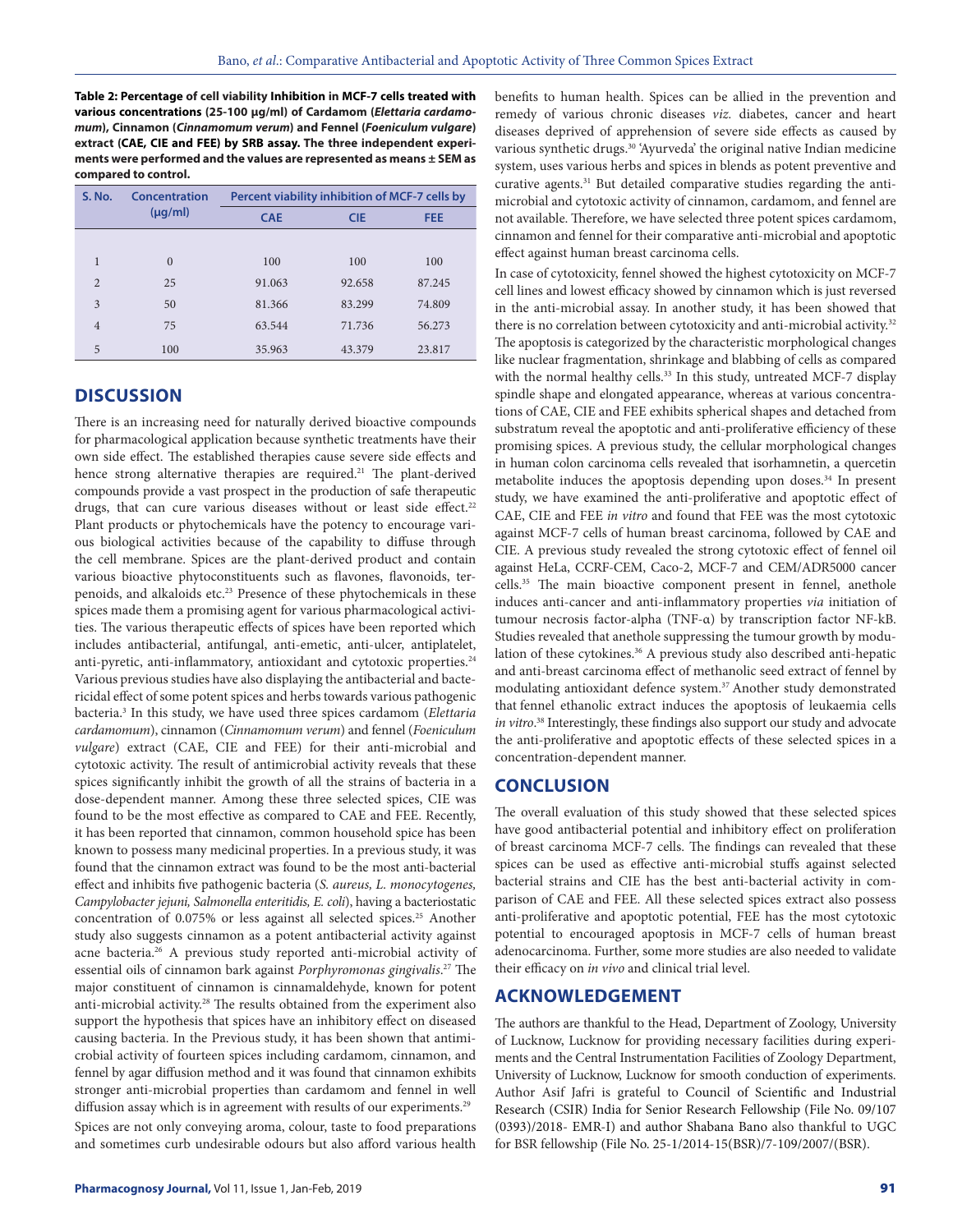## **CONFLICT OF INTEREST**

The authors declare no conflict of interest.

## **ABBREVIATIONS**

**IC**<sub>50</sub>: The concentration required for 50% inhibition; **g**: Gram; **ml:** Milliliter; **h:** Hours; **<sup>o</sup> C:** Degree celsius; **DMSO:** Dimethyl sulfoxide; **μl:**  Microlitre; %: Percentages;  $\textbf{CO}_2$ : Carbon dioxide; **SRB:** Sulforhodamine B; **μg/mL:** Microgram per milliliter; **μm:** Micrometer; **min:** minutes, **OD:**  Optical densities; **SEM:** Standard error of mean.

## **REFERENCES**

- 1. Nascimento GG, Locatelli J, Freitas PC, Silva GL. Antibacterial activity of plant extracts and phytochemicals on antibiotic-resistant bacteria. Braz J Microbiol. 2000;31(4):247-56.
- 2. Govindarajan VS, Salzer UJ. Capsicum‐production, technology, chemistry, and quality part 1: History, botany, cultivation, and primary processing. Crit Rev Food Sci Nutr. 1985;22(2):109-76.
- 3. Beuchat LR. Antimicrobial properties of spices and their essential oils. Nat Antimicrob Syst Food Preserv. 1994;12:257-62.
- 4. Misharina T, Terenina M, Krikunova N. Inhibition of 2-hexenal autooxidation by essential oils from clove bud, laurel, cardamom, nutmeg and mace. Chem Chem Technol. 2011;5:161-4.
- 5. Okwu DE. Evaluation of chemical composition of indeginous species and flavouring agents. Global J Pure Applied Sci. 2001;7(3):455-60.
- 6. Wargovich MJ, Woods C, Hollis DM, Zander ME. Herbals, cancer prevention and health. J Nutr. 2001;131(11):3034S-6S.
- 7. Bruneton J. Pharmacognosy, phytochemistry, medicinal plants. 2<sup>nd</sup> edition Lavoisier publishing. Paris Chemistry. 2001;43:2839-45.
- 8. Fabricant DS, Farnsworth NR. The value of plants used in traditional medicine for drug discovery. Environ Health Perspect. 2001;109(Suppl 1):69-75.
- 9. Mandal S, Mandal MD, Pal NK. Antibacterial potential of *Azadirachta indica* seed and *Bacopa monniera* leaf extracts against multidrug resistant *Salmonella enterica* serovar Typhi isolates. Arch Med Sci. 2007;3(1):14.
- 10. Hirasa K, Takemasa M. Spice science and technology. CRC Press; New York, Marcel Dekker Inc. 1998.
- 11. Nevas M, Korhonen AR, Lindström M, Turkki P, Korkeala H. Antibacterial efficiency of Finnish spice essential oils against pathogenic and spoilage bacteria. J Food Prot. 2004;67(1):199-202.
- 12. Shelef LA. Antimicrobial effects of spices. J Food Saf. 1984;6(1):29-44.
- 13. Kim J, Marshall MR, Wei CI. Antibacterial activity of some essential oil components against five foodborne pathogens*.* J Agric Food Chem. 1995;43(11):2839-45.
- 14. Pari L, Umamaheswari J. Antihyperglycaemic activity of *Musa sapientum* flowers: effect on lipid peroxidation in alloxan diabetic rats. Phytother Res. 2000;14(2):136-8.
- 15. Zheng J, Zhou Y, Li Y, Xu DP, Li S, Li HB. Spices for prevention and treatment of cancers. Nutrients. 2016;8(8):495.
- 16. Clarkson BH, Bibby BG. *In vitro* effects of spice extracts on acid formation and enamel solubility. J Dent Res. 1969;48(5):916-9.
- 17. Olutiola PO, Famurewa O, Sontag HG. An introduction to general microbiology-A practical approach. Heideberger Verlagsanstait and Druckerei Gmb. 2000;2:35-66.
- 18. Pk M, Wahile A. Integrated approach towards drug development from Ayurveda and other Indian systems of medicine. J Ethnopharmacol. 2006;103:25-35.
- 19. Ahamad MS, Siddiqui S, Jafri A, Ahmad S, Afzal M, Arshad M. Induction of apoptosis and antiproliferative activity of naringenin in human epidermoid

# **GRAPHICAL ABSTRACT**



carcinoma cell through ROS generation and cell cycle arrest. PLoS One. 2014;9(10):e110003.

- 20. Srivastava S, Gupta P, Singh RP, Jafri A, Arshad M, Banerjee M. Synthesis, spectroscopic characterization, theoretical study and anti-hepatic cancer activity study of 4-(1E, 3Z, 6E)-3-hydroxy-7-(4-hydroxy-3-methoxyphenyl)-5-oxohepta-1, 3, 6-trien-1-yl)-2-methoxyphenyl 4-nitrobenzoate, a novel curcumin congener. J Mol Struct. 2017;1141:678-86.
- 21. Lin KH, Yeh SY, Lin MY, Shih MC, Hwang SY. Major chemotypes and antioxidative activity of the leaf essential oils of *Cinnamomum osmophloeum* Kaneh. from a clonal orchard*.* Food Chem. 2007;105(1):133-9.
- 22. Sharma H, Parihar L, Parihar P. Review on cancer and anticancerous properties of some medicinal plants. J Med Plants Res. 2011;5(10):1818-35.
- 23. McNamara FN, Randall A, Gunthorpe MJ. Effects of piperine, the pungent component of black pepper, at the human vanilloid receptor (TRPV1). Br J Pharmacol. 2005;144(6):781-90.
- 24. Geremew T, Kebede A, Andualem B. The role of spices and lactic acid bacteria as antimicrobial agent to extend the shelf life of metata ayib (traditional Ethiopian spiced fermented cottage cheese). J Food Sci Technol. 2015;52(9):5661-70.
- 25. Julianti E, Rajah KK, Fidrianny I. Antibacterial Activity of Ethanolic Extract of Cinnamon Bark, Honey and Their Combination Effects against Acne-Causing Bacteria. Sci Pharm. 2017;85(2):19.
- 26. David S, Kallivalappil S, Baburajan AK. A Novel Method for Preventing Central Venous Air Embolism from Internal Jugular Vein Injury. J Cardiothorac Vasc Anesth. 2017;S1053-0770(17):30995-3.
- 27. Brnawi WI, Hettiarachchy NS, Horax R, Kumar-Phillips G, Seo HS, Marcy J. Comparison of Cinnamon Essential Oils from Leaf and Bark with Respect to Antimicrobial Activity and Sensory Acceptability in Strawberry Shake. J Food Sci. 2018;83(2):475-80.
- 28. David OM, Olatunji FJ, Alese MO, Babalola TO, Alese OO. Antimicrobial Activity, Safety and Acceptability of Formulated Ginger-fortified Hand Sanitizer Gel. Int J Trop Disease Health. 2017;22:1-11.
- 29. Srinivas RL, Lakshmi SM, Shama SN, Reddy GK, Prasanna KR. Medicinal plants as anti-ulcer agents. J Pharmacogn Phytochem. 2013;2(4):91-7.
- 30. Ali BH, Blunden G, Tanira MO, Nemmar A. Some phytochemical, pharmacological and toxicological properties of ginger (*Zingiber officinale* Roscoe): a review of recent research. Food Chem Toxicol. 2008;46(2):409-20.
- 31. Sibi G, Apsara V, Dhananjaya K, Ravikumar KR, Mallesha H. Phytochemical and antibacterial properties of spices against food borne bacteria with special reference to *Parmelia perlata*. Global J Bio-Sci Biotechnol. 2013;2(2):145-9.
- Sultana N, Rahman MO, Tahia F, Hassan MA, Rashid MA. Antioxidant, cytotoxicity and antimicrobial activities of *Aphanamixis polystachya* (Wall.) RN Parker. Bangladesh J Bot. 2017;46(4):1381-87.
- 33. Siddiqui S, Ahamad MS, Jafri A, Afzal M, Arshad M. Piperine Triggers Apoptosis of Human Oral Squamous Carcinoma Through Cell Cycle Arrest and Mitochondrial Oxidative Stress. Nutr and Cancer. 2017;69(5):791-9.
- 34. Jaramillo S, Lopez S, Varela LM, Rodriguez-Arcos R, Jimenez A, Abia R, *et al*. The flavonol isorhamnetin exhibits cytotoxic effects on human colon cancer cells. J Agric Food Chem. 2010;58(20):10869-75.
- 35. Asimi OA, Sahu NP, Pal AK. Antioxidant activity and antimicrobial property of some Indian spices. Int J Scientific Res Publications. 2013;3:1-8.
- 36. Aggarwal BB, Kunnumakkara AB, Harikumar KB, Tharakan ST, Sung B, Anand P. Potential of spice-derived phytochemicals for cancer prevention. Planta Med. 2008;74(13):1560-69.
- 37. Mohamad RH, El-Bastawesy AM, Abdel-Monem MG, Noor AM, Al-Mehdar HA, Sharawy SM, *et al*. Antioxidant and anticarcinogenic effects of methanolic extract and volatile oil of fennel seeds (*Foeniculum vulgare*). J Med Food. 2011;14(9):986-1001.
- 38. Bogucka-Kocka A, Smolarz H, Kocki J. Apoptotic activities of ethanol extracts from some Apiaceae on human leukaemia cell lines. Fitoterapia. 2008;79(7-8):487-97.

#### **SUMMARY**

- Three common spices viz. Cardamom (*Elettaria cardamomum*), Cinnamon (*Cinnamomum verum*) and Fennel (*Foeniculum vulgare*) were analyzed for their antibacterial as well as anti-proliferative and apoptotic effectiveness.
- The Cinnamon extract (CIE) showed maximum antibacterial activity against selected test organism followed by Cardamom (CAE) and Fennel (FEE).
- The anti-proliferative and apoptotic activity results revealed that FEE encourages highest cytotoxicity (IC $_{50}$  73.9 µg/ml) against human breast carcinoma MCF-7 cells, while CIE showed the lowest efficacy (IC $_{50}$  98.2 µg/ml) as compared to untreated control cells.